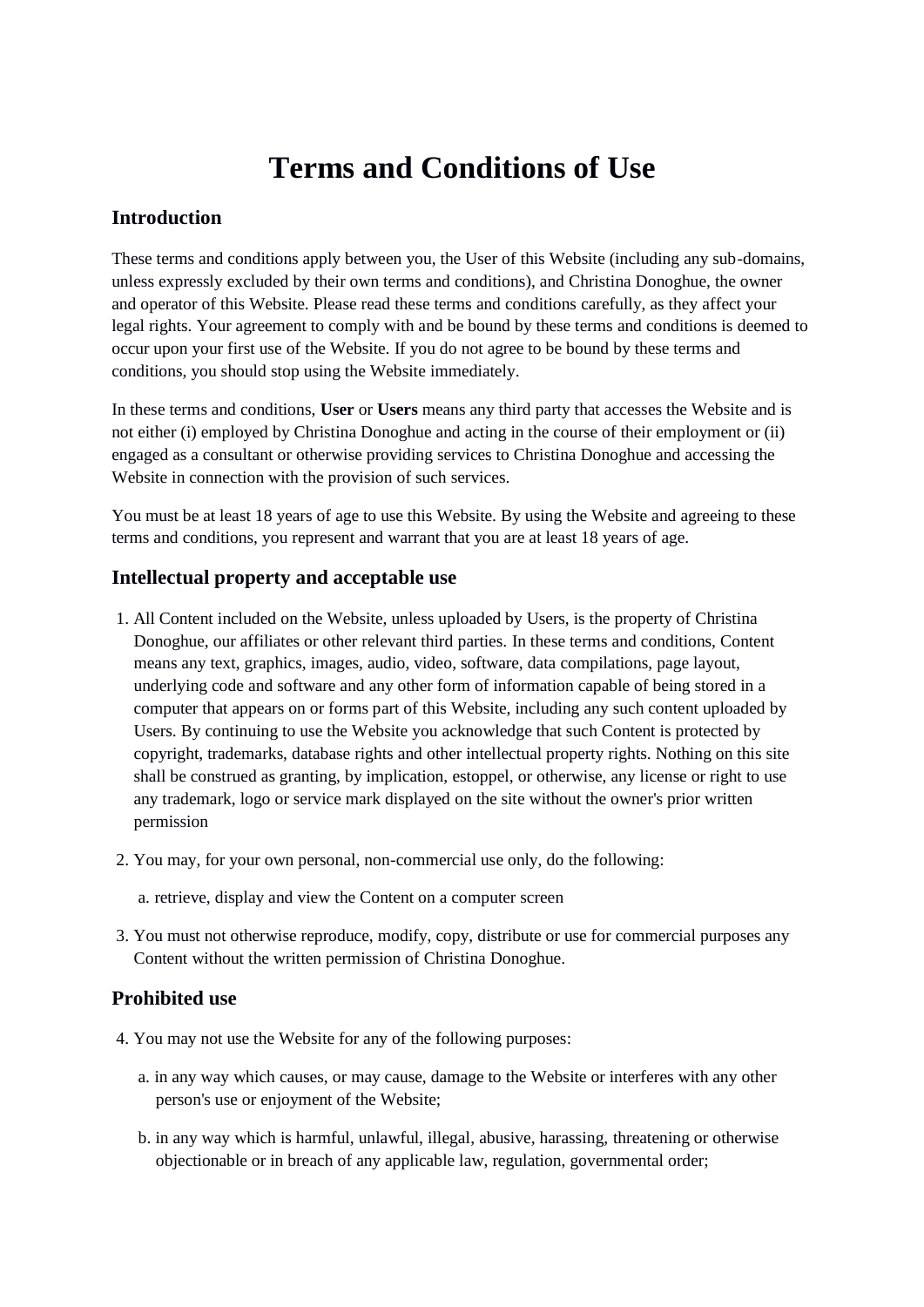c. making, transmitting or storing electronic copies of Content protected by copyright without the permission of the owner.

## **Registration**

- 5. You must ensure that the details provided by you on registration or at any time are correct and complete.
- 6. You must inform us immediately of any changes to the information that you provide when registering by updating your personal details to ensure we can communicate with you effectively.
- 7. We may suspend or cancel your registration with immediate effect for any reasonable purposes or if you breach these terms and conditions.
- 8. You may cancel your registration at any time by informing us in writing to the address at the end of these terms and conditions. If you do so, you must immediately stop using the Website. Cancellation or suspension of your registration does not affect any statutory rights.

#### **Password and security**

- 9. When you register on this Website, you will be asked to create a password, which you should keep confidential and not disclose or share with anyone.
- 10. If we have reason to believe that there is or is likely to be any misuse of the Website or breach of security, we may require you to change your password or suspend your account.

## **Links to other websites**

- 11. This Website may contain links to other sites. Unless expressly stated, these sites are not under the control of Christina Donoghue or that of our affiliates.
- 12. We assume no responsibility for the content of such Websites and disclaim liability for any and all forms of loss or damage arising out of the use of them.
- 13. The inclusion of a link to another site on this Website does not imply any endorsement of the sites themselves or of those in control of them.

## **Privacy Policy**

14. Use of the Website is also governed by our Privacy Policy, which is incorporated into these terms and conditions by this reference. To view the Privacy Policy, please click on the following: www.bodycentral.co.uk.

#### **Availability of the Website and disclaimers**

15. Any online facilities, tools, services or information that Christina Donoghue makes available through the Website (the **Service**) is provided "as is" and on an "as available" basis. We give no warranty that the Service will be free of defects and/or faults. To the maximum extent permitted by the law, we provide no warranties (express or implied) of fitness for a particular purpose, accuracy of information, compatibility and satisfactory quality. Christina Donoghue is under no obligation to update information on the Website.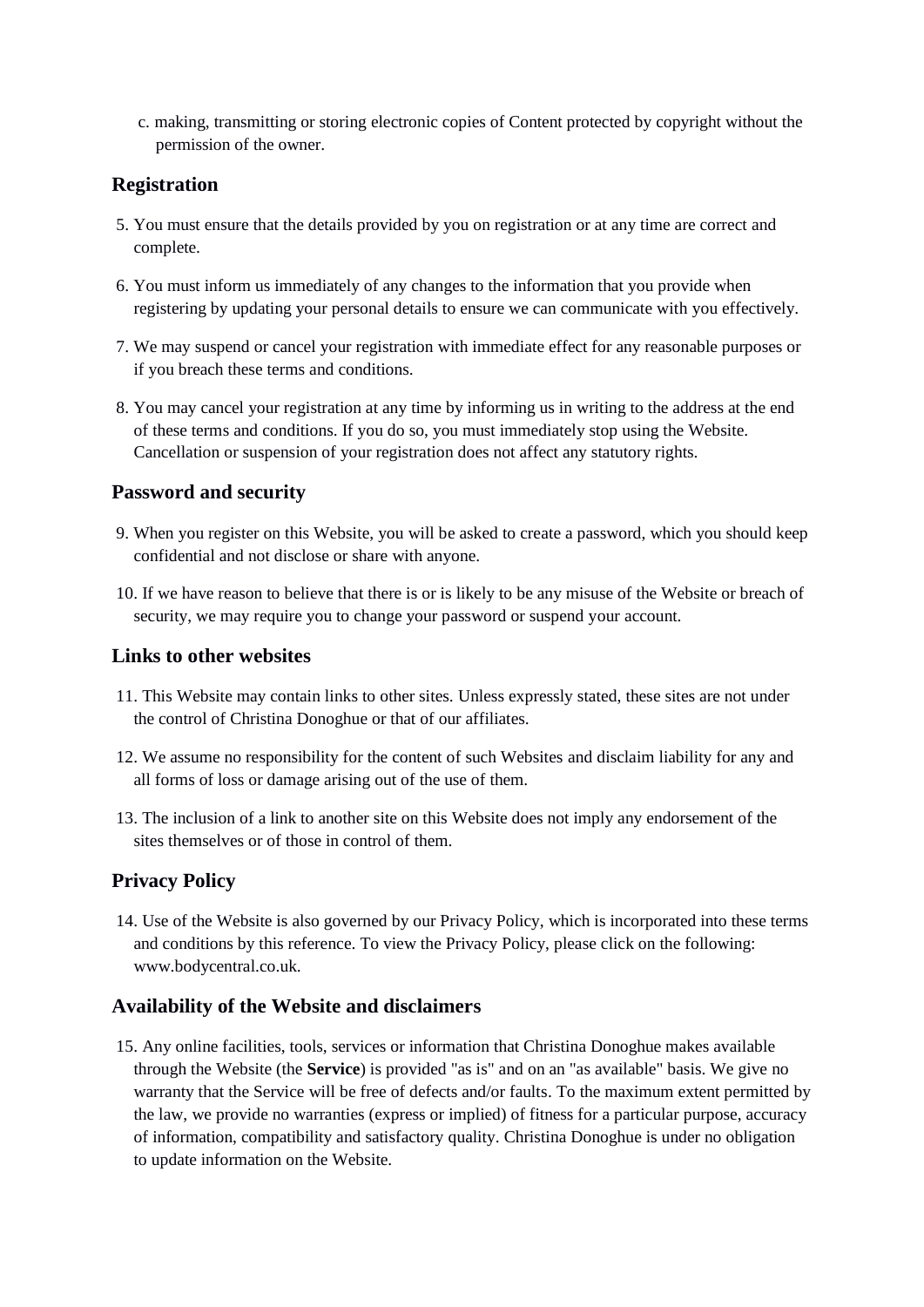- 16. Whilst Christina Donoghue uses reasonable endeavours to ensure that the Website is secure and free of errors, viruses and other malware, we give no warranty or guaranty in that regard and all Users take responsibility for their own security, that of their personal details and their computers.
- 17. Christina Donoghue accepts no liability for any disruption or non-availability of the Website.
- 18. Christina Donoghue reserves the right to alter, suspend or discontinue any part (or the whole of) the Website including, but not limited to, any products and/or services available. These terms and conditions shall continue to apply to any modified version of the Website unless it is expressly stated otherwise.

## **Limitation of liability**

- 19. Nothing in these terms and conditions will: (a) limit or exclude our or your liability for death or personal injury resulting from our or your negligence, as applicable; (b) limit or exclude our or your liability for fraud or fraudulent misrepresentation; or (c) limit or exclude any of our or your liabilities in any way that is not permitted under applicable law.
- 20. We will not be liable to you in respect of any losses arising out of events beyond our reasonable control.
- 21. To the maximum extent permitted by law, Christina Donoghue accepts no liability for any of the following:
	- a. any business losses, such as loss of profits, income, revenue, anticipated savings, business, contracts, goodwill or commercial opportunities;
	- b. loss or corruption of any data, database or software;
	- c. any special, indirect or consequential loss or damage.

## **General**

- 22. You may not transfer any of your rights under these terms and conditions to any other person. We may transfer our rights under these terms and conditions where we reasonably believe your rights will not be affected.
- 23. These terms and conditions may be varied by us from time to time. Such revised terms will apply to the Website from the date of publication. Users should check the terms and conditions regularly to ensure familiarity with the then current version.
- 24. These terms and conditions together with the Privacy Policy contain the whole agreement between the parties relating to its subject matter and supersede all prior discussions, arrangements or agreements that might have taken place in relation to the terms and conditions.
- 25. The Contracts (Rights of Third Parties) Act 1999 shall not apply to these terms and conditions and no third party will have any right to enforce or rely on any provision of these terms and conditions.
- 26. If any court or competent authority finds that any provision of these terms and conditions (or part of any provision) is invalid, illegal or unenforceable, that provision or part-provision will, to the extent required, be deemed to be deleted, and the validity and enforceability of the other provisions